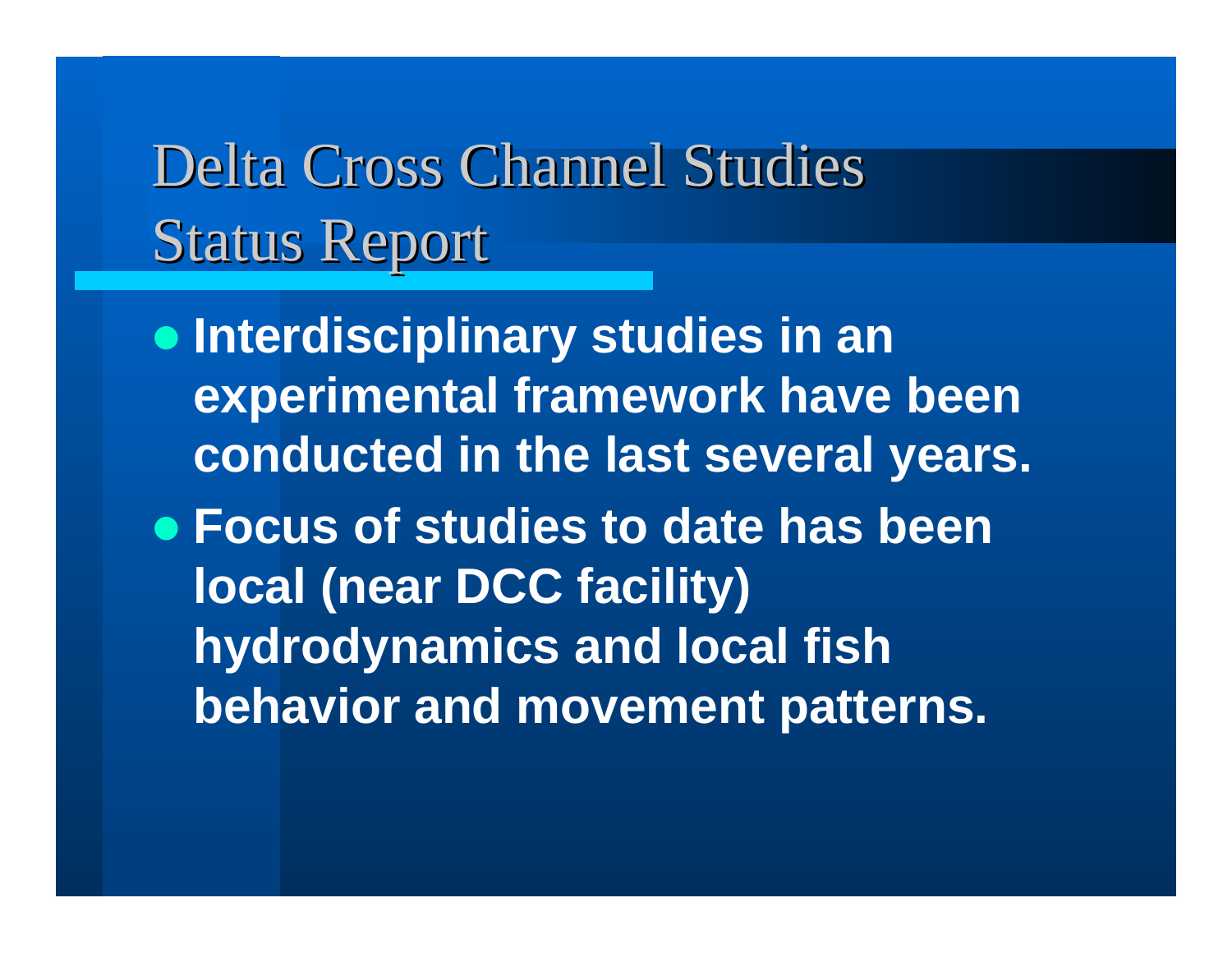# Delta Cross Channel Studies **Status Report**

- **Synthesis of all the interdisciplinary information produced from the DCC experiments has not yet occurred.**
- **Many reports on the experiment and studies are not completed.**
- **Timeline for completion is at least a year or two in the future.**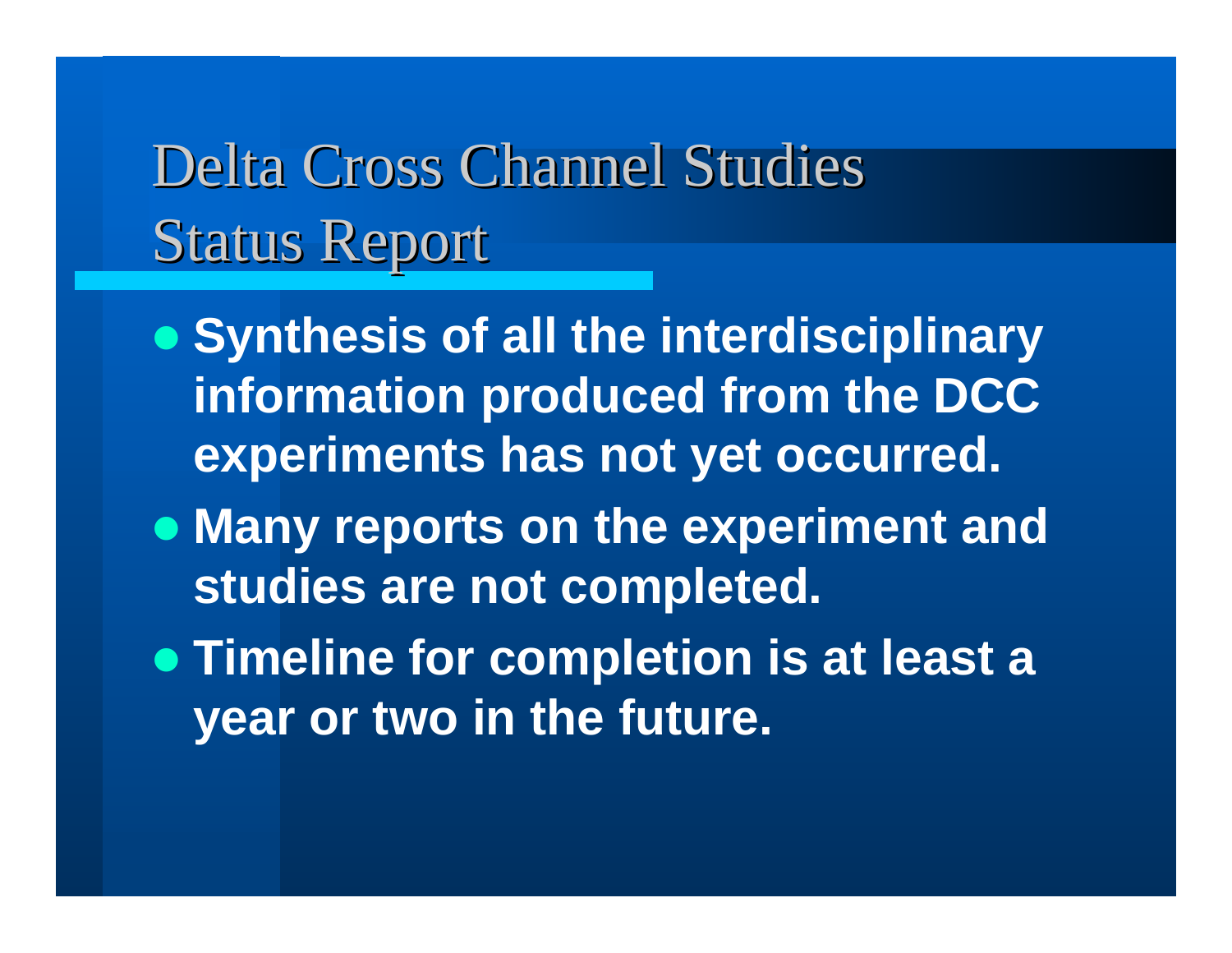# Delta Cross Channel Studies **Status Report**

**• No conclusions or recommendations for long-term DCC re-operation has been made yet.** 

**• The multi-purpose aspect of DCC operation (balancing the beneficial uses of fish, water quality and water supply) have not been addressed yet.**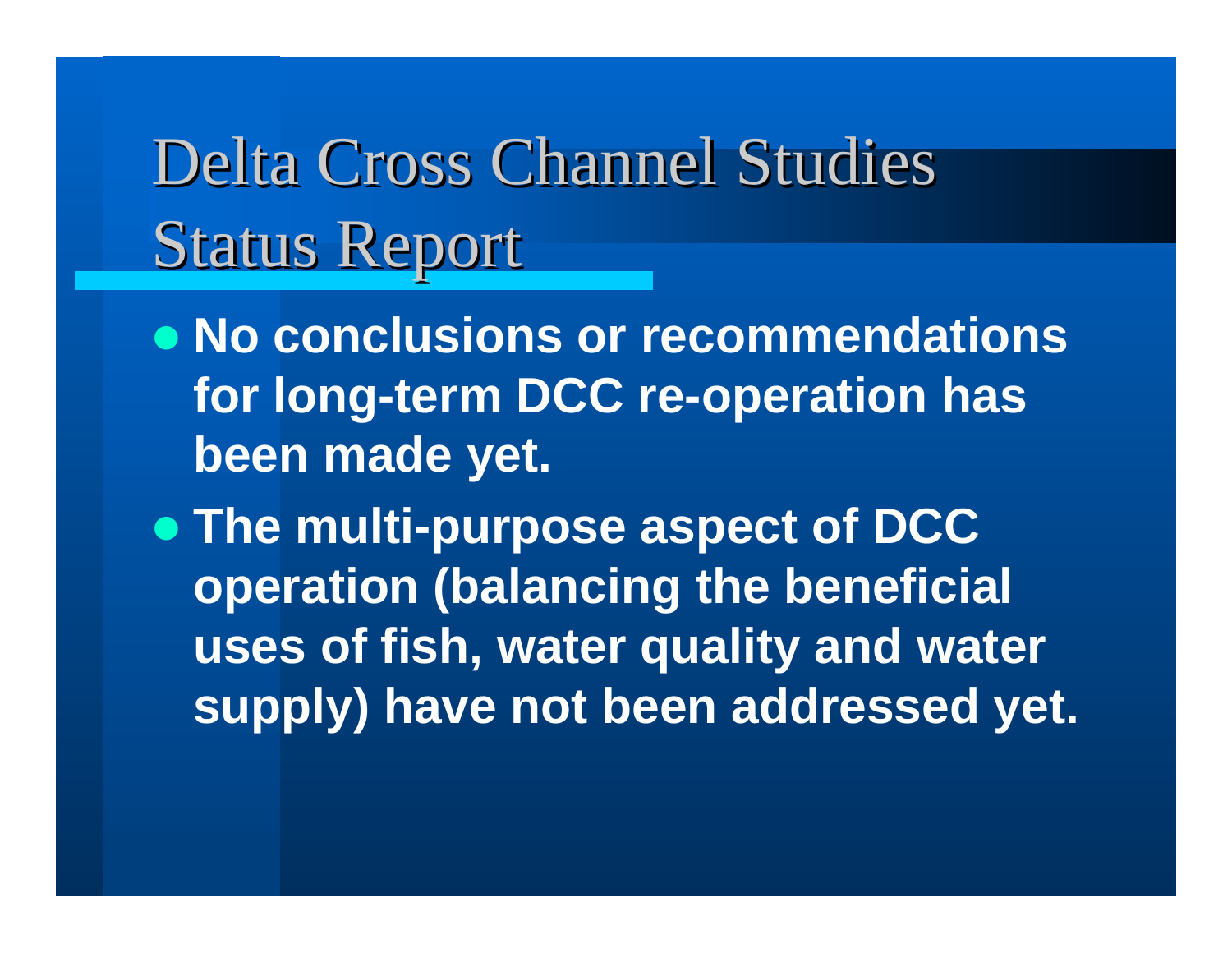### Additional Planned DCC studies

- **Focus will be on larger regional effects with DCC gates opened or closed.**
	- en al control de la control de **Fish migration pathways**
	- en al control de la control de **– Salinity changes in Interior Delta.**
	- **Will be coordinated with other experiments/studies in the Central Delta.**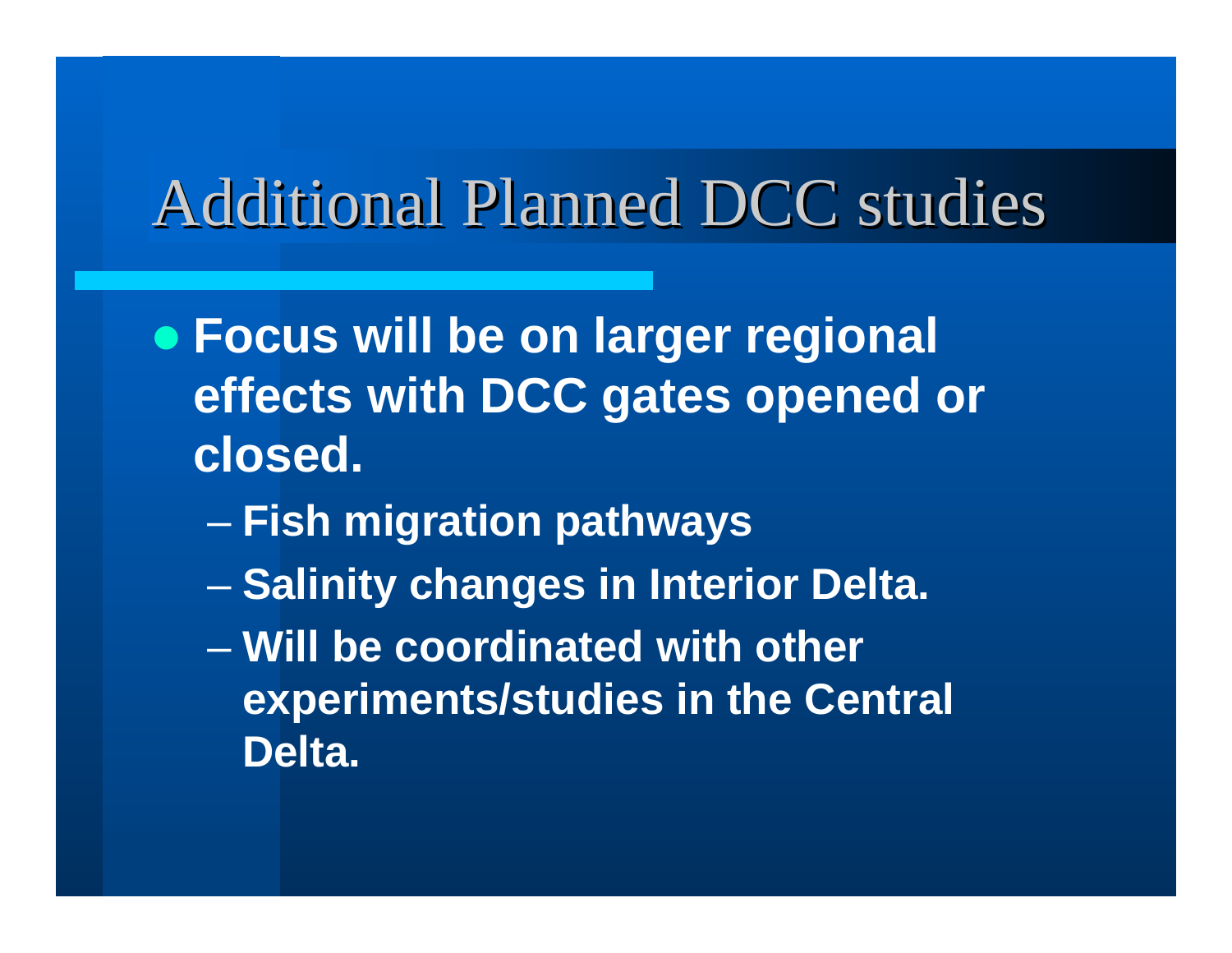### Additional Planned DCC studies

#### **• Timeline**

- **Goal is Fall of 2005**
- – **Equipment and technology testing for proposed experimental framework has been occurring.**
- **Acoustic fish tag technology under development – could revolutionize understanding of salmon migration behavior.**
- **Preliminary funding estimates range from \$500K to \$1 million.**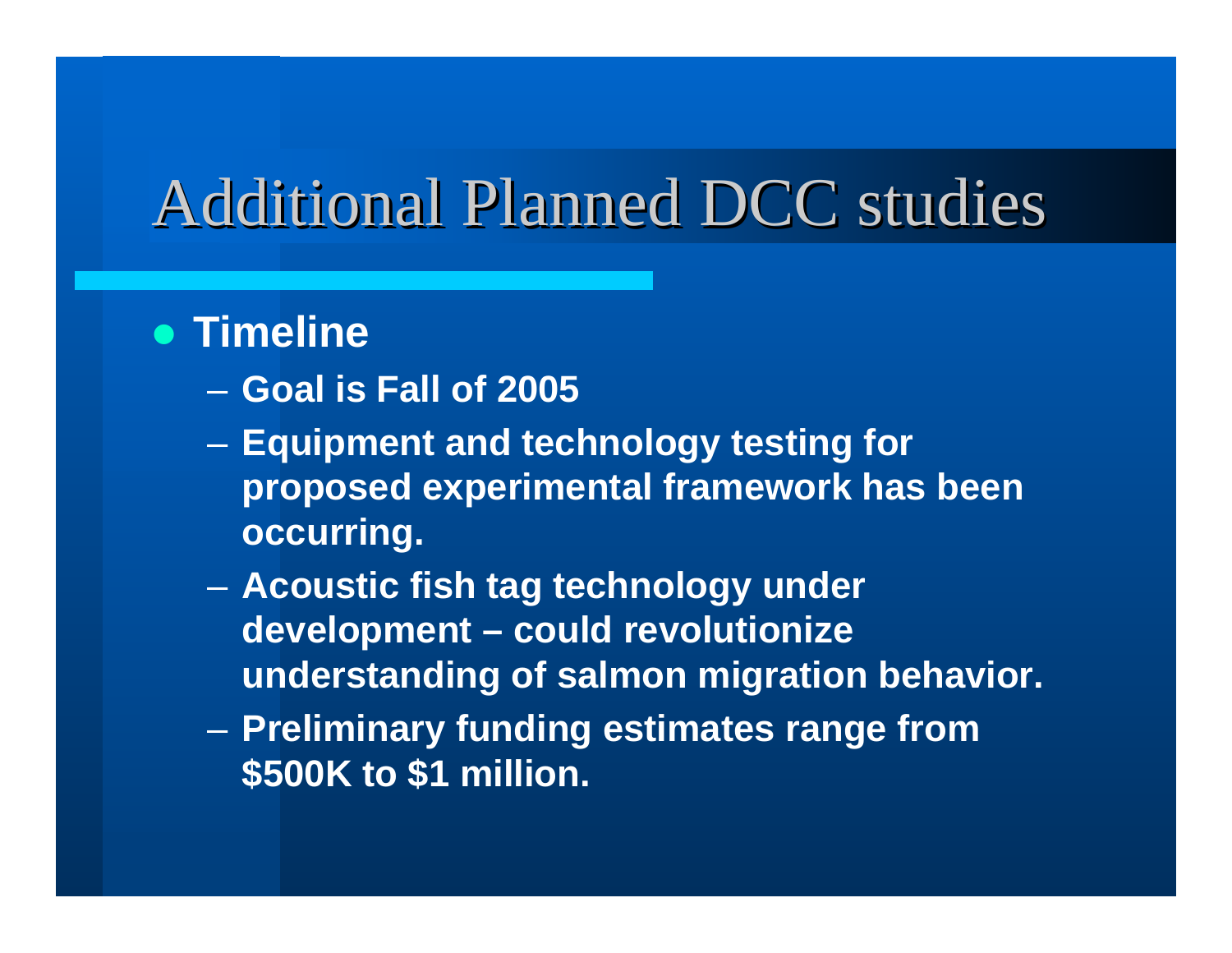# North Delta flows affected by DCC operations

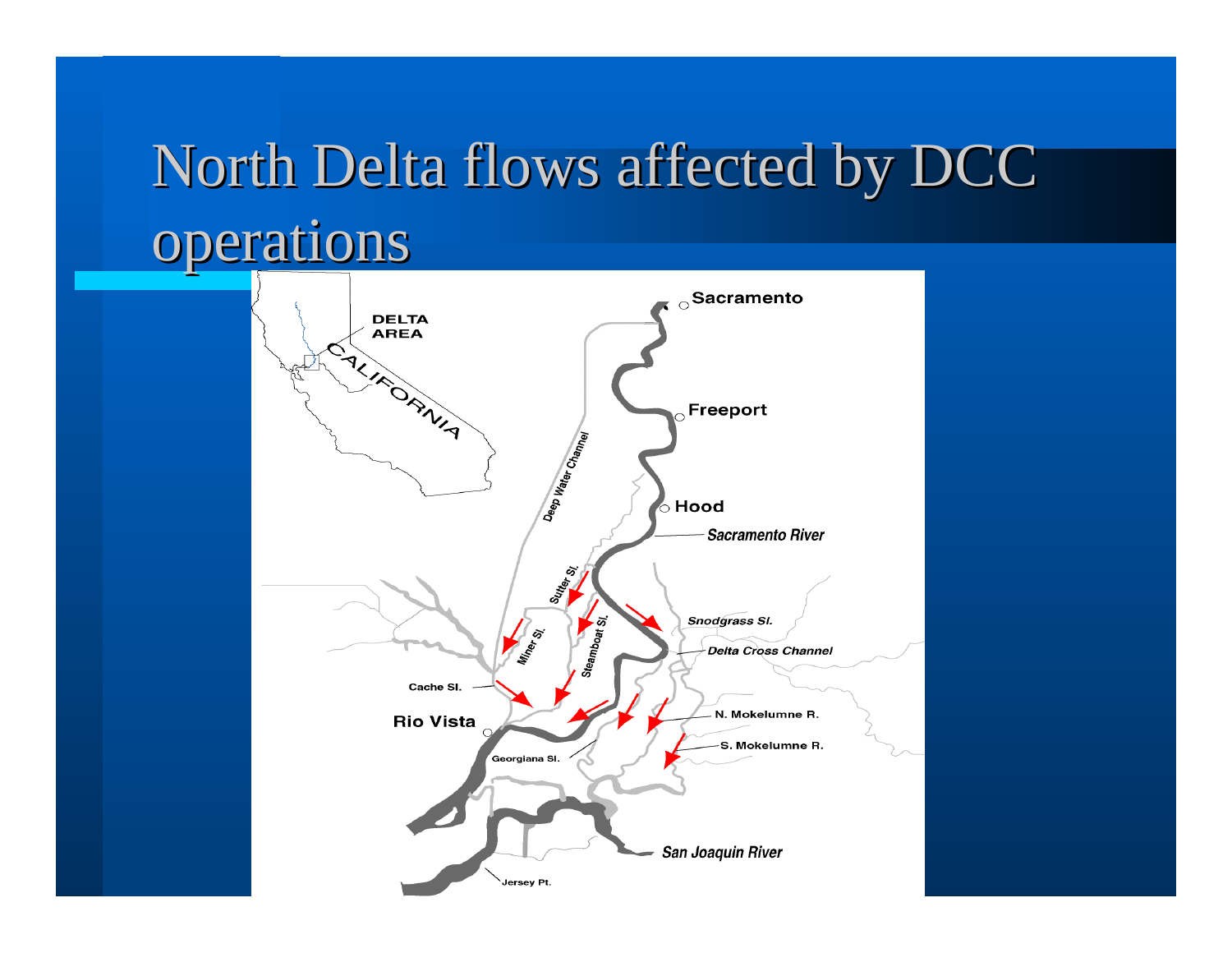

Existing and proposed flow station locations. All stations in central and south delta should have temperature/conductivity sensors.

File: nd.flow.plan.ai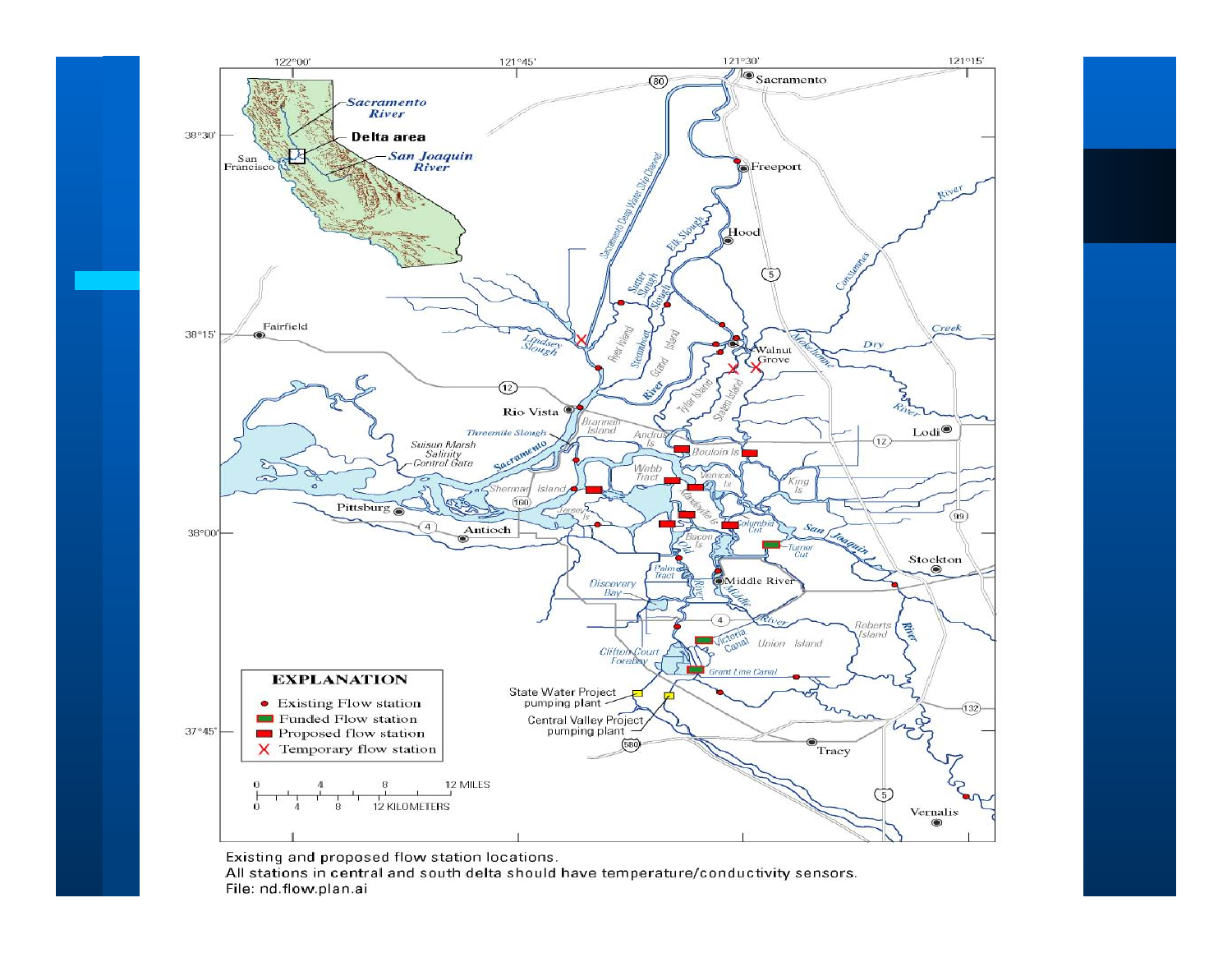

Acoustic tag precence/absence listening stations.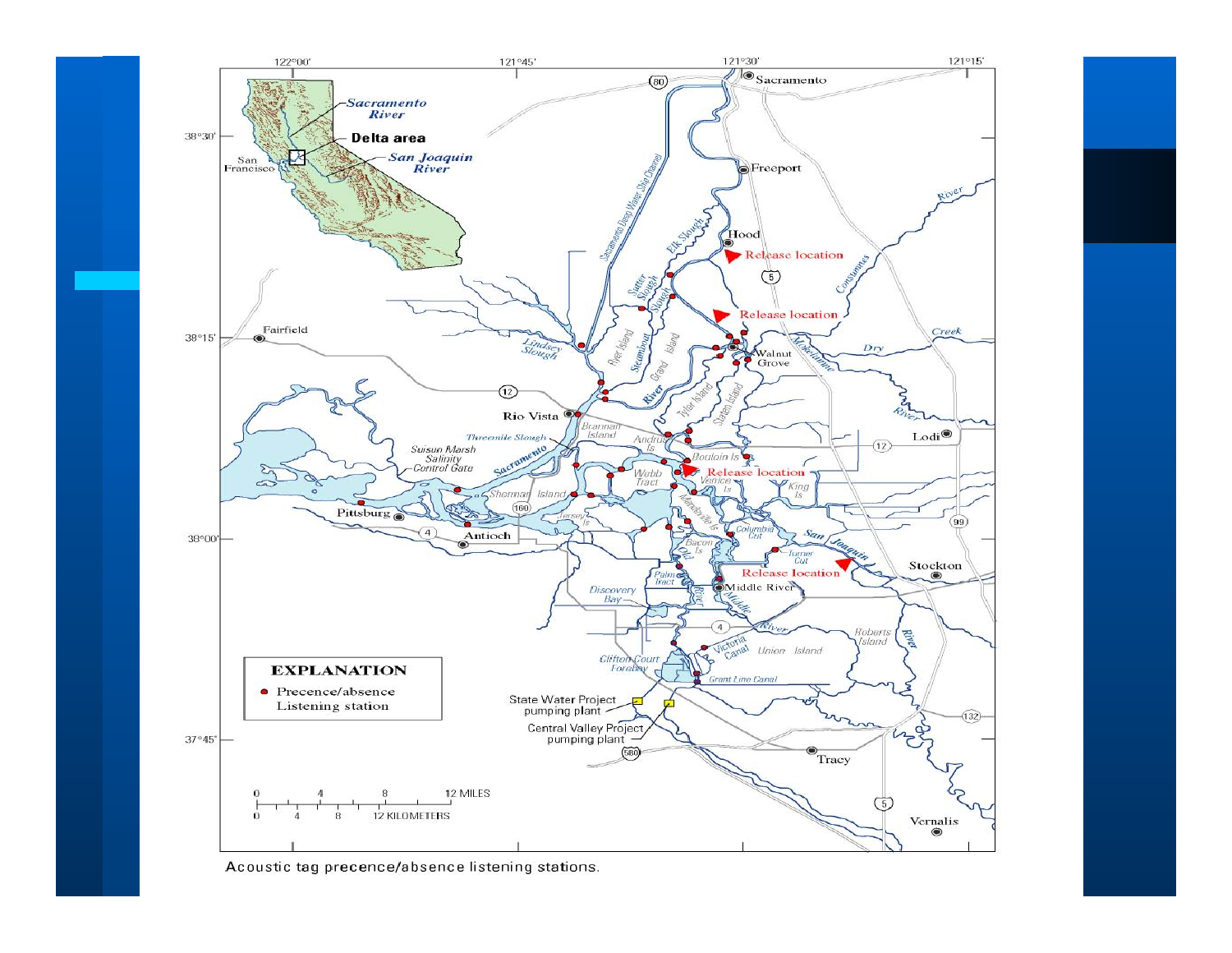### DCC Automation Issues

**• No formal conclusions or recommendations for long-term DCC re-operation has been made.**

**• Other alternatives may be pursued by CALFED if DCC re-operation is concluded to be infeasible or unpractical.**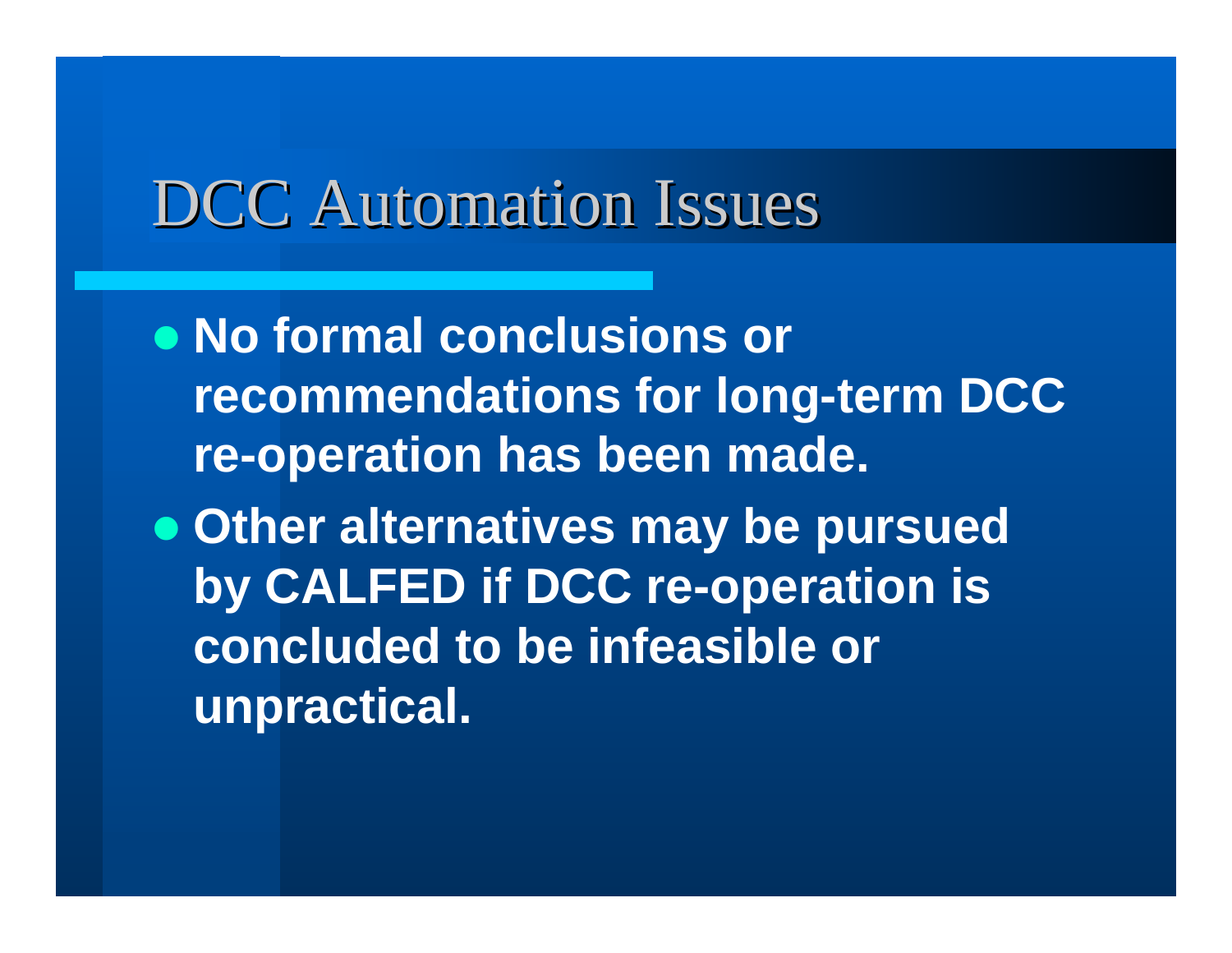### DCC Automation Issues

- z **If a more frequent DCC opening – closing operation strategy is ultimately recommended.**
- **Reclamation will need to reassess DCC infrastructure.**
	- **Automation/Remote control equipment needs.**
	- **Review for any Electrical/Mechanical upgrades necessary.**
	- **Design Electrical/Mechanical, Communication and Public Safety needs.**
	- **Public Outreach for Recreational and Public Safety needs.**